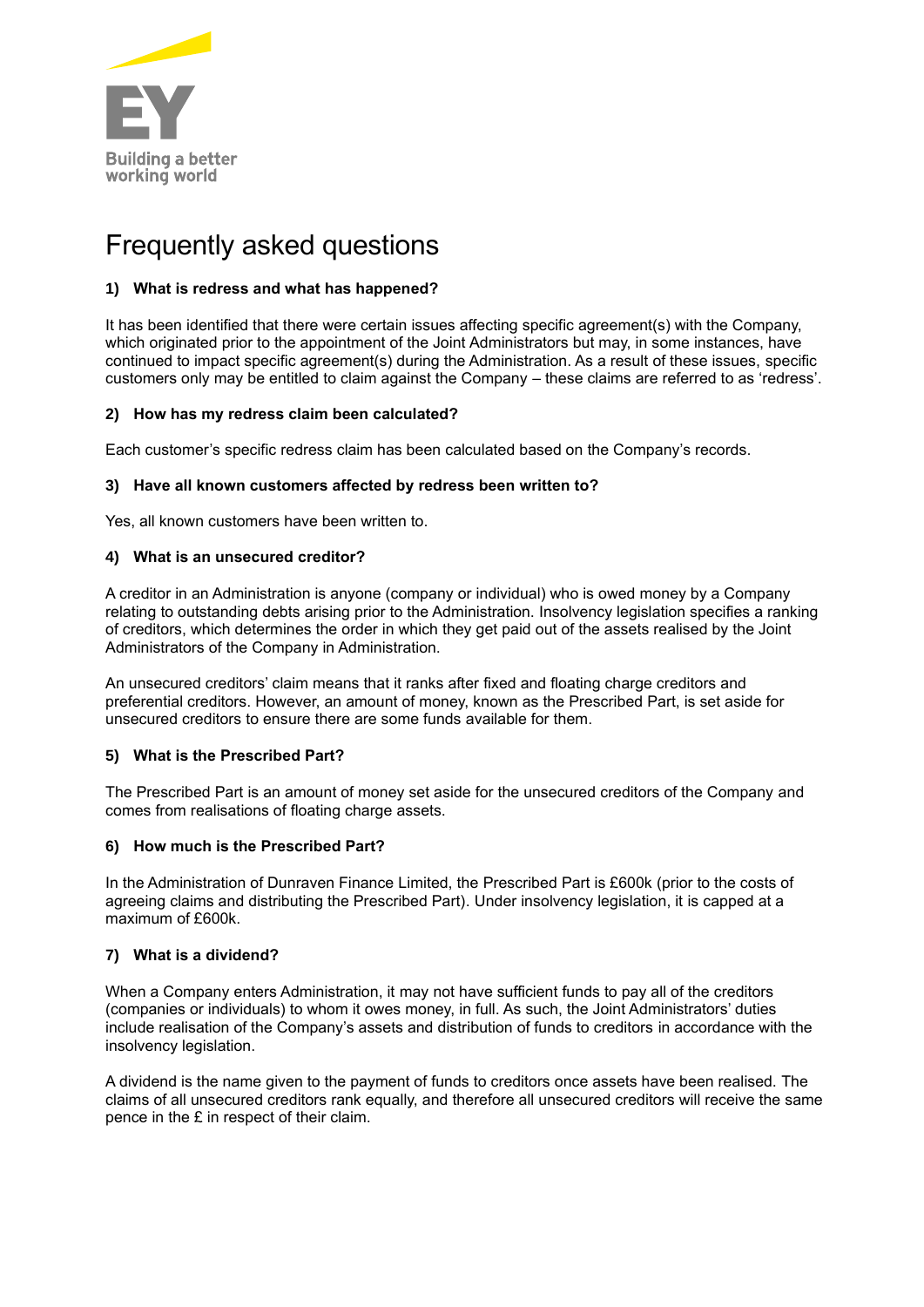# **8) When will I receive my dividend?**

The Joint Administrators expect to be in a position to pay all dividends to unsecured creditors whose claims have been admitted no later than 27 July 2020. We will also ensure that any expense claims are paid by this date.

# **9) Why does the process of receiving my dividend take so long?**

There are a number of statutory timeframes which must be adhered to. We must allow all creditors a minimum of 21 days to submit their claims, and then the Joint Administrators have a two-week window to adjudicate claims and write to creditors whose claims have been rejected. Payments must be then made within 6 weeks of agreeing all claims.

# **10) My unsecured claim is for less than £1,000. Do I need to do anything?**

No. As your unsecured claim is for less than £1,000, the insolvency legislation allows us to automatically accept your claim for dividend purposes, treating it as if you had proved your debt without requiring you to submit any paperwork to us.

#### **11) My unsecured claim is for more than £1,000. Why do I need to take action and what do I need to do?**

As your unsecured claim is larger than £1,000, you are required to send a completed Proof of Debt form to us, which is part of the information and evidence we need in order to accept your claim. The legislation specifies that only claims of under £1,000 can be automatically accepted, therefore please make sure you complete the Proof of Debt form and return it to us. **If you do not return your form, you will not receive any dividend payment,** as we cannot automatically admit a lower amount.

#### **12) Can I challenge the amount of my claim or claim for a different amount than that stated in the letter?**

If you believe that the value of your claim is different to that stated on your letter dated 27 April 2020, you may submit a claim for a different amount by writing the value you wish to claim on your Proof of Debt form. However, in order for your claim to be accepted at a different amount, you would need to provide sufficient, appropriate evidence in support of your claim to enable the Joint Administrators make a suitably informed decision.

The figures included in the letter you received are based on the Company's records and are calculated after appropriate offset of capital balances still due to the Company, therefore **we would recommend that you use these values in order to ensure that your claim is not rejected for lack of evidence**.

#### **13) I don't think I have a claim. Do I need to tell you?**

If you do not believe you have a claim but you have been told that you are entitled to a claim of less than £1,000, you are obliged to tell us that you do not believe you have a claim. Please do so by contacting us at the details included at the bottom of this FAQ document.

If you do not believe you have a claim but have been invited to complete and return a POD form, simply do not return the form and no claim will be accepted.

# **14) Can I challenge the amount of the dividend?**

You cannot challenge the p/£ of the unsecured distribution because all available funds are being distributed and all unsecured creditors with accepted claims are being treated equally. There are no further funds available for distribution.